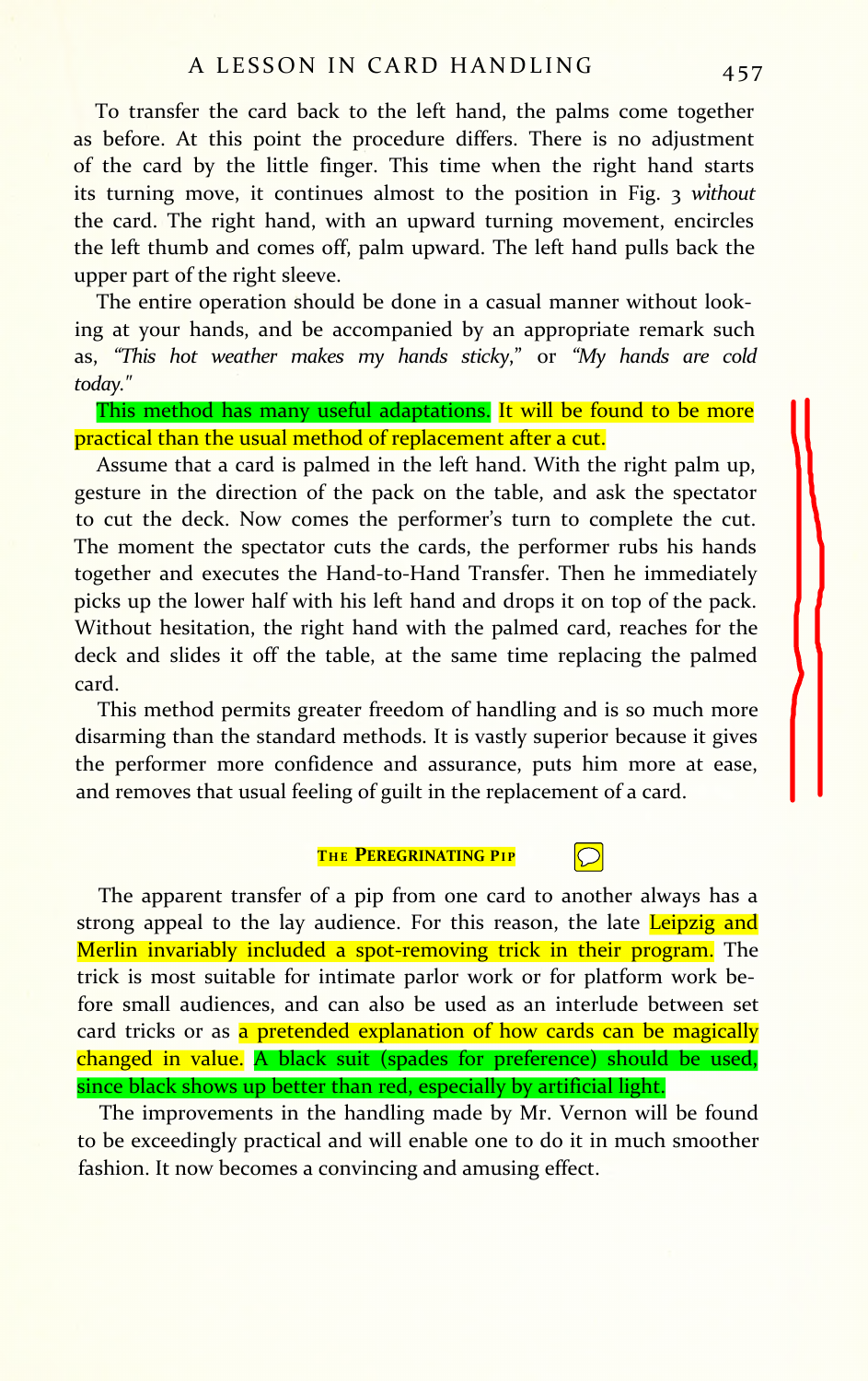*Preparation:* It is necessary only to have the 3S face up under the facedown 4S on top of the pack.

*Procedure:* Turn the pack face upward, run through it and remove the 5S and the 2S, and hand these two cards to a spectator for examination.

Under cover of this diversion, turn the pack face down and secure a left little finger-break under the reversed 3S.

Holding the pack in your left hand, take back the 2S with the right hand and place it squarely on top of the pack, still retaining the break.

Take back the 5S. Hold it face upwards by the lower index corner between the tips of the thumb and index and middle fingers. Place it face upwards on the 2S so that it overlaps a little at the outer end of the pack —Fig. 1. Remark, *"You've often seen a magician rub off a spot from a card*, *but he doesn't tell you what happens to the spot. I'm not only going to remove the spot but I am going to show you where it goes."*



Now seize the three cards above the break with the tips of your right thumb, index and middle fingers and draw them away inwards as one card—the 2S. In pulling off the cards, the pressure of the left thumb and fingers on these three cards, plus the sliding of them along the base of the thumb, will insure their being in perfect alignment.

Call attention to the middle pip of the 5S, and tap it with the outer left corner of the cards in your right hand (shown as the 2S) as you say that you will try to transfer that pip from the 5S to the 2S—Fig. 2. Move the 5S flush with the pack.

Draw the 2S (really three cards) inwards over the face of the 5S saying, *"Of course if* I *apply the 2S face upwards thus, the pip would attach*